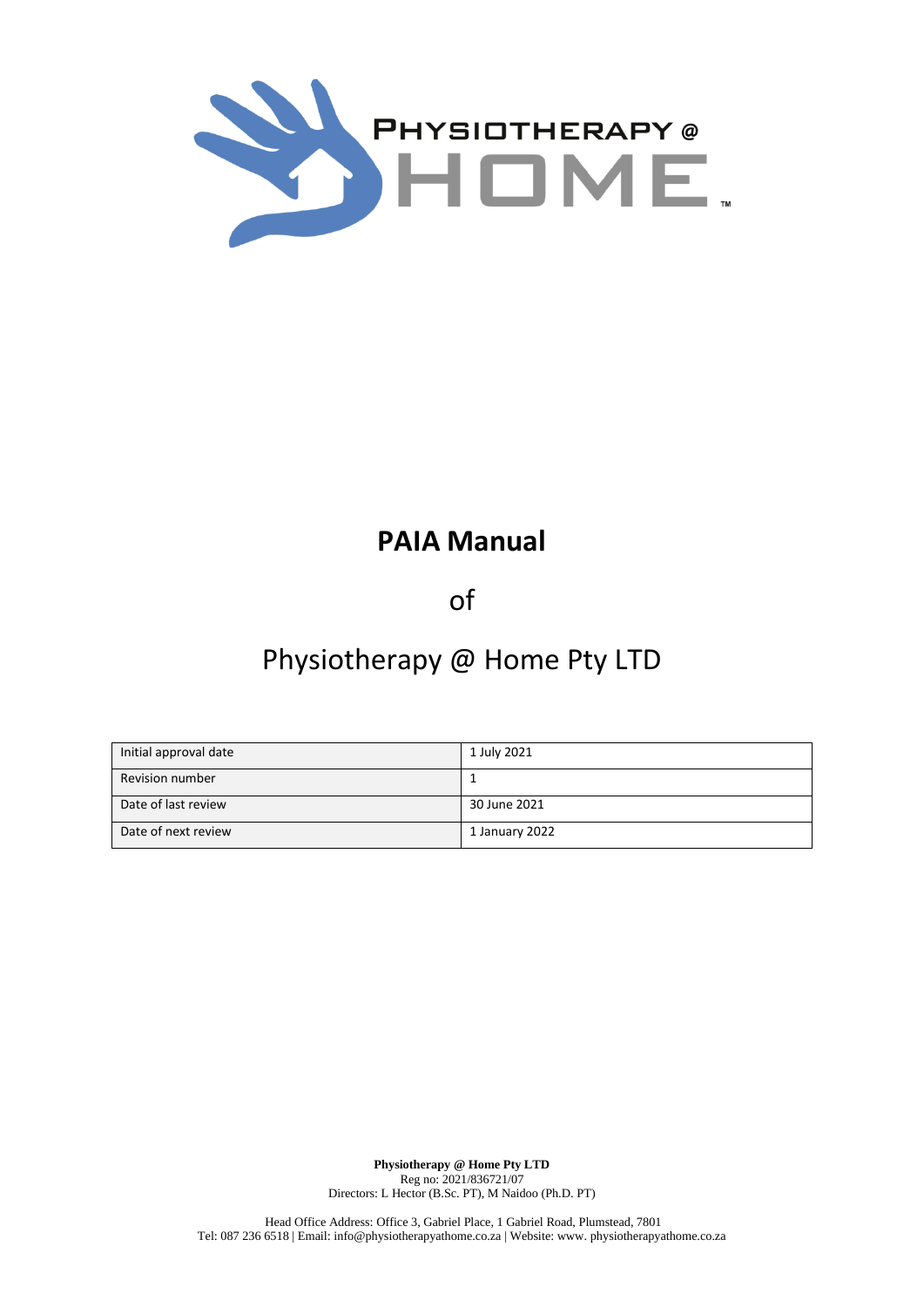# Table of Contents

| 1.  |                                                                                          |  |
|-----|------------------------------------------------------------------------------------------|--|
| 2.  |                                                                                          |  |
| 3.  |                                                                                          |  |
| 4.  |                                                                                          |  |
| 5.  |                                                                                          |  |
| 6.  |                                                                                          |  |
| 7.  |                                                                                          |  |
| 8.  | DATA SUBJECTS, THEIR PERSONAL INFORMATION AND POTENTIAL RECIPIENTS OF THIS INFORMATION 7 |  |
| 9.  |                                                                                          |  |
|     |                                                                                          |  |
| 11. |                                                                                          |  |
|     |                                                                                          |  |
|     |                                                                                          |  |
|     |                                                                                          |  |
|     |                                                                                          |  |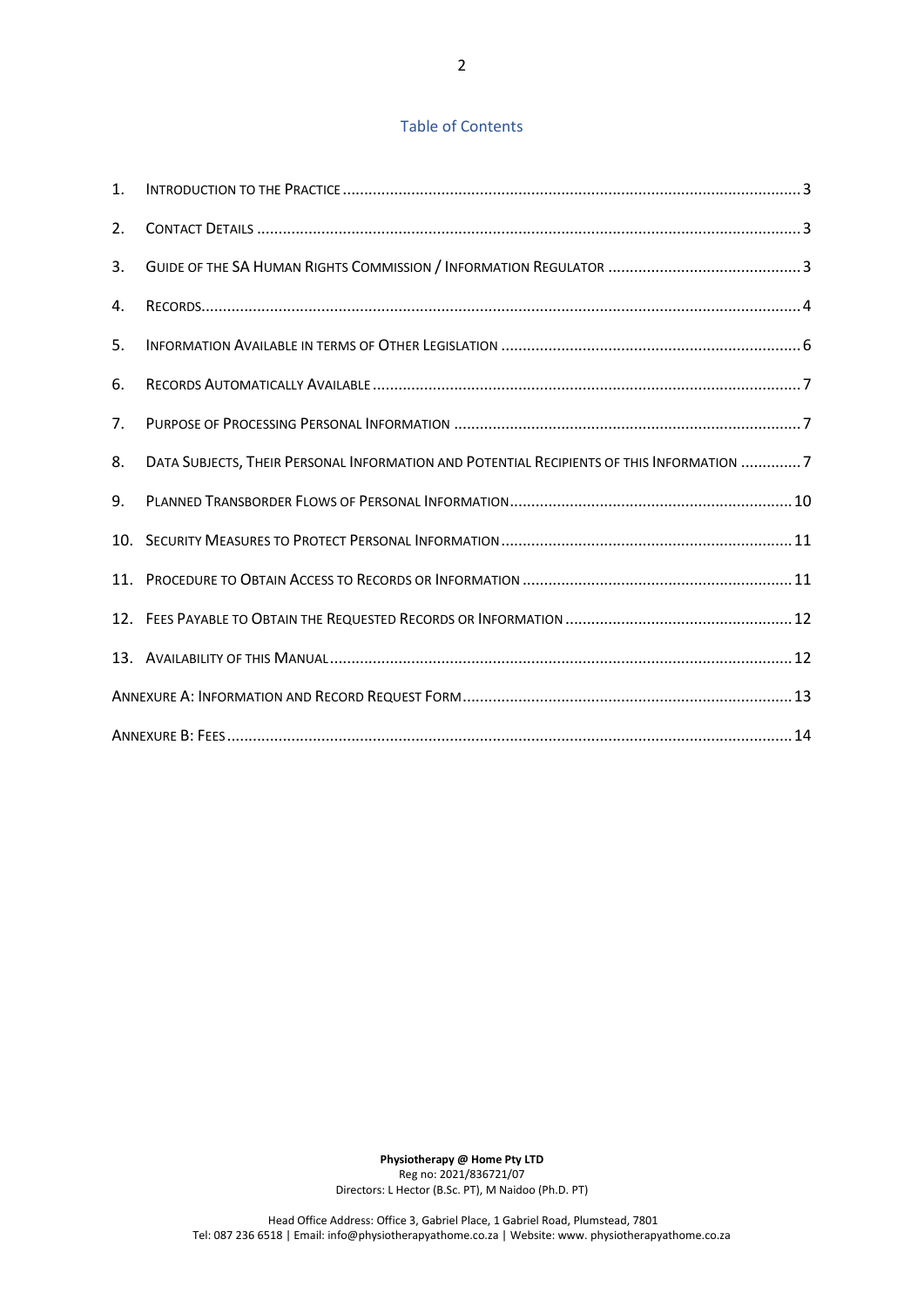## <span id="page-2-0"></span>**1. INTRODUCTION TO THE PRACTICE**

Physiotherapy @ Home Pty LTD is a private physiotherapy group, which is conducted in accordance with the requirements of the Health Professions Act 56 of 1974 and is subject to the authority of the Health Professions Council of South Africa ("HPCSA"). The practitioners practising at the practice are registered at the HPCSA and provide physiotherapy services within the scope and ambit of their registration, competence and training. The practitioners are bound by the Ethical Rules issued by the HPCSA, which include the duty to preserve patient confidentiality.

#### <span id="page-2-1"></span>**2. CONTACT DETAILS**

**Business Name:** Physiotherapy @ Home Pty LTD **Registration Number:** 2021/836721/07 **Head of the Practice:** Dr Marc Naidoo **Information Officer:** Mr Leron Hector **Physical Address:** Unit 3, Gabriel Place, 1 Gabriel Road, Plumstead, 7800 **Postal Address:** Unit 3, Gabriel Place, 1 Gabriel Road, Plumstead, 7800 **Telephone Number:** 087 236 6518 **E-mail address:** info@physiotherapyathome.co.za **Website address:** www. physiotherapyathome.co.za

#### <span id="page-2-2"></span>**3. GUIDE OF THE SA HUMAN RIGHTS COMMISSION / INFORMATION REGULATOR**

The South African Human Rights Commission ("SAHRC") / Information Regulator compiled a Guide, in terms of Section 10 of the Promotion of Access to Information Act (Act 2 of 2000) ("PAIA"), to assist persons wishing to exercise their rights in terms of this Act. This Guide is available in all the official languages and contains, amongst others, the following information:

- The purpose of PAIA;
- The manner, form and costs of a request for access to information held by a body;
- Legal remedies when access to information is denied;
- When access to information may be denied; and
- The contact details of Information Officers in the national, provincial and local government.

Any person wishing to obtain the Guide may either access it through the website of the SAHRC at <https://www.sahrc.org.za/home/21/files/Section%2010%20guide%202014.pdf> or should contact the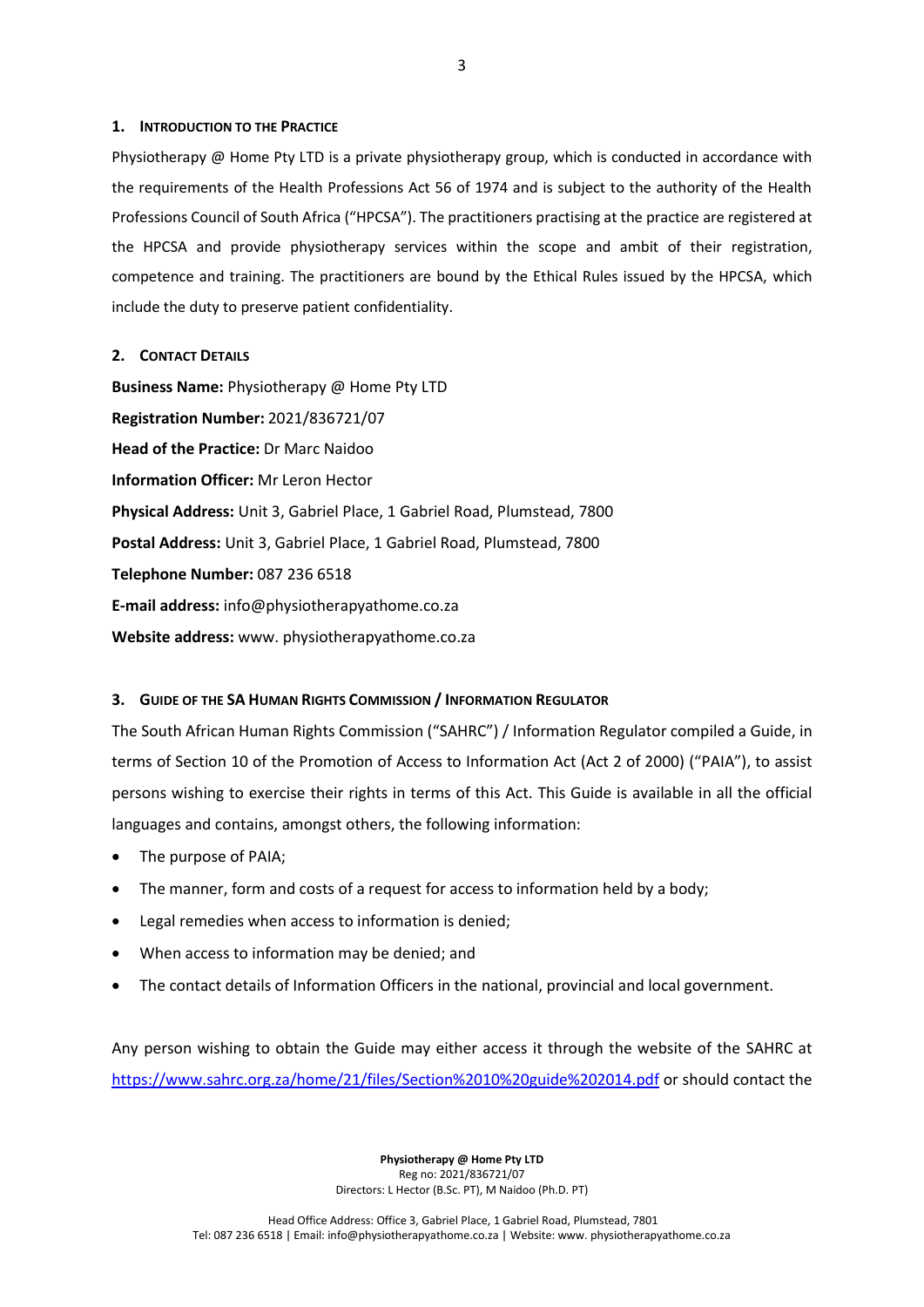Information Regulator at:

| <b>Physical address:</b> | 33 Hoofd Street, Forum III, 3rd Floor Braampark, Braamfontein, Johannesburg |
|--------------------------|-----------------------------------------------------------------------------|
| <b>Postal address:</b>   | PO Box 31533, Braamfontein, Johannesburg, 2017                              |
| Telephone:               | +27 (0) 10 023 5207 / +27 (0) 82 746 4173                                   |
| E-mail address:          | inforeg@justice.gov.za                                                      |
| Website:                 | https://www.justice.gov.za/inforeg/                                         |

The publication of the abovementioned Guide will be the responsibility of the Information Regulator with effect from 30 June 2021.

#### <span id="page-3-0"></span>**4. RECORDS**

The practice holds the following categories of records:

## **4.1 Records relating to the form of practice:**

Documents related to the establishment of the practice, such as documents required in terms of the Companies Act 71 of 2008 / a partnership agreement / a shareholders' agreement; other statutory records; governance documents (e.g. practice policies); minutes of meetings; practice code number registration and other related documents.

## **4.2 Practice management records:**

Documentation relevant to the management structure and the management of the practice; protocols, guidelines and related documentation in respect of the management of patients.

#### **4.3 Employment / Appointment records:**

Employment contracts; statutory council registration and related records; conditions of employment and work place policies; employment equity and skills development plans and reports; attendance records; salary and wage register; performance management records; collective agreements; complaints and disciplinary records; relevant tax records; training records; leave records; medical scheme and pension fund membership records; essential services' permits; correspondence.

## **4.4 Patient records:**

Medical records; patient forms; reports and motivations related to injuries and diseases; payment-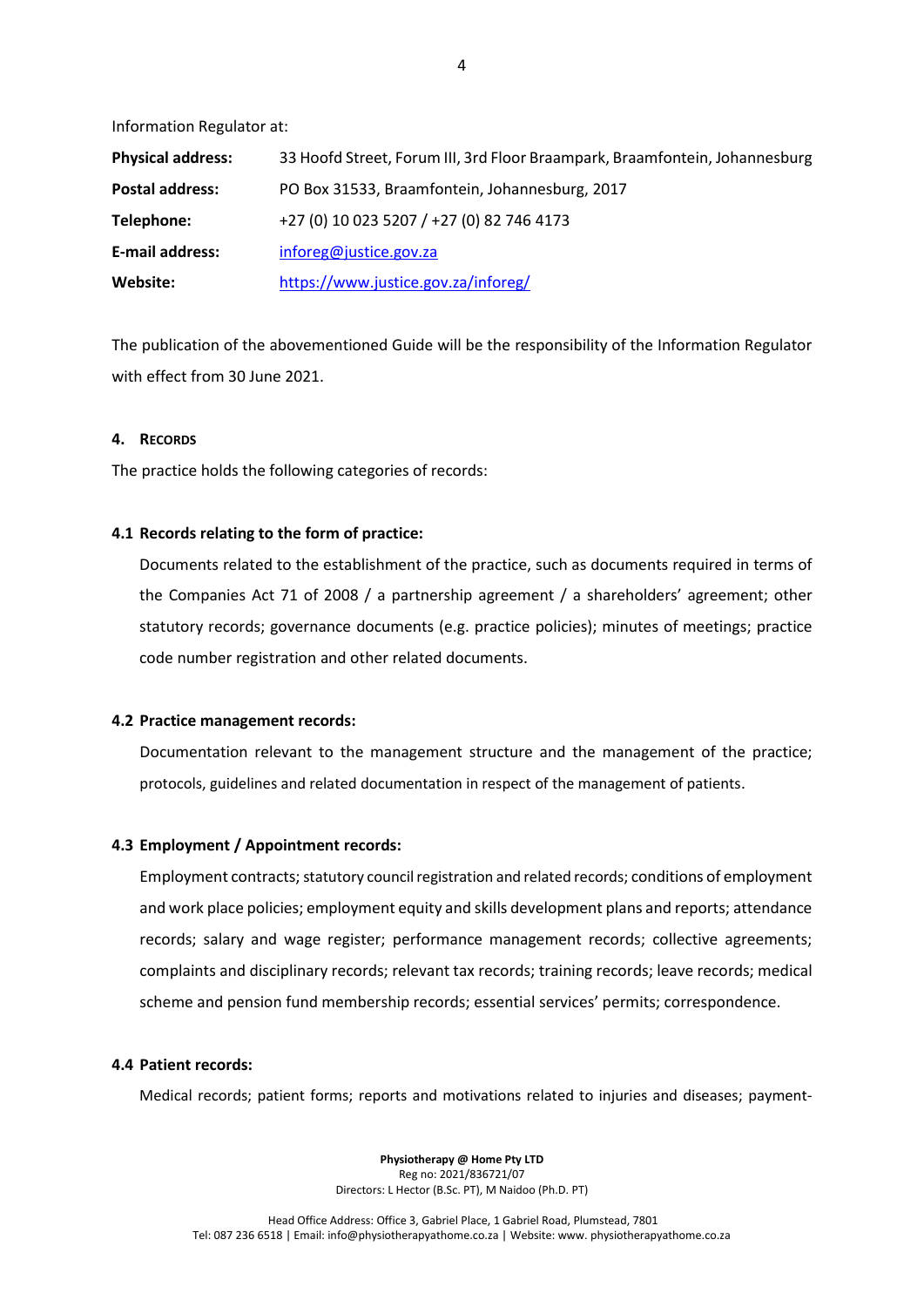related records; correspondence.

#### **4.5 Referral records:**

Referral notes; correspondence.

## **4.6 Clinical trial records:**

Records related to clinical trials.

#### **4.7 Health and safety records:**

Evacuation plan; information related to the Health and Safety Committee / health and safety officer; and health and safety incident reports.

#### **4.8 Financial records:**

South African Revenue Services ("SARS") registration; Annual Financial Statements; auditor's reports; accounting records; bank statements; invoices, statements, receipts and related documents; VAT records; tax returns and related documentation.

## **4.9 Records related to assets:**

Asset register; purchase records; financing and lease agreements; sale and purchase agreements; title deeds; registers and records kept in terms of the Medicines and Related Substances Act 101 of 1965; stock sheets; delivery notes and orders; and sale and purchase agreements.

#### **4.10Agreements:**

Agreements (and related documentation) with contractors, consultants, suppliers and vendors, including agreements with funders and related to clinical trials.

#### **4.11 Public and private body records:**

Documents published in the public domain; correspondence.

## **4.12 Legal records:**

Legal opinions and advice; complaints, pleadings, briefs and other documents pertaining to any actual, pending or threatened litigation, mediation, and arbitration.

> **Physiotherapy @ Home Pty LTD** Reg no: 2021/836721/07 Directors: L Hector (B.Sc. PT), M Naidoo (Ph.D. PT)

5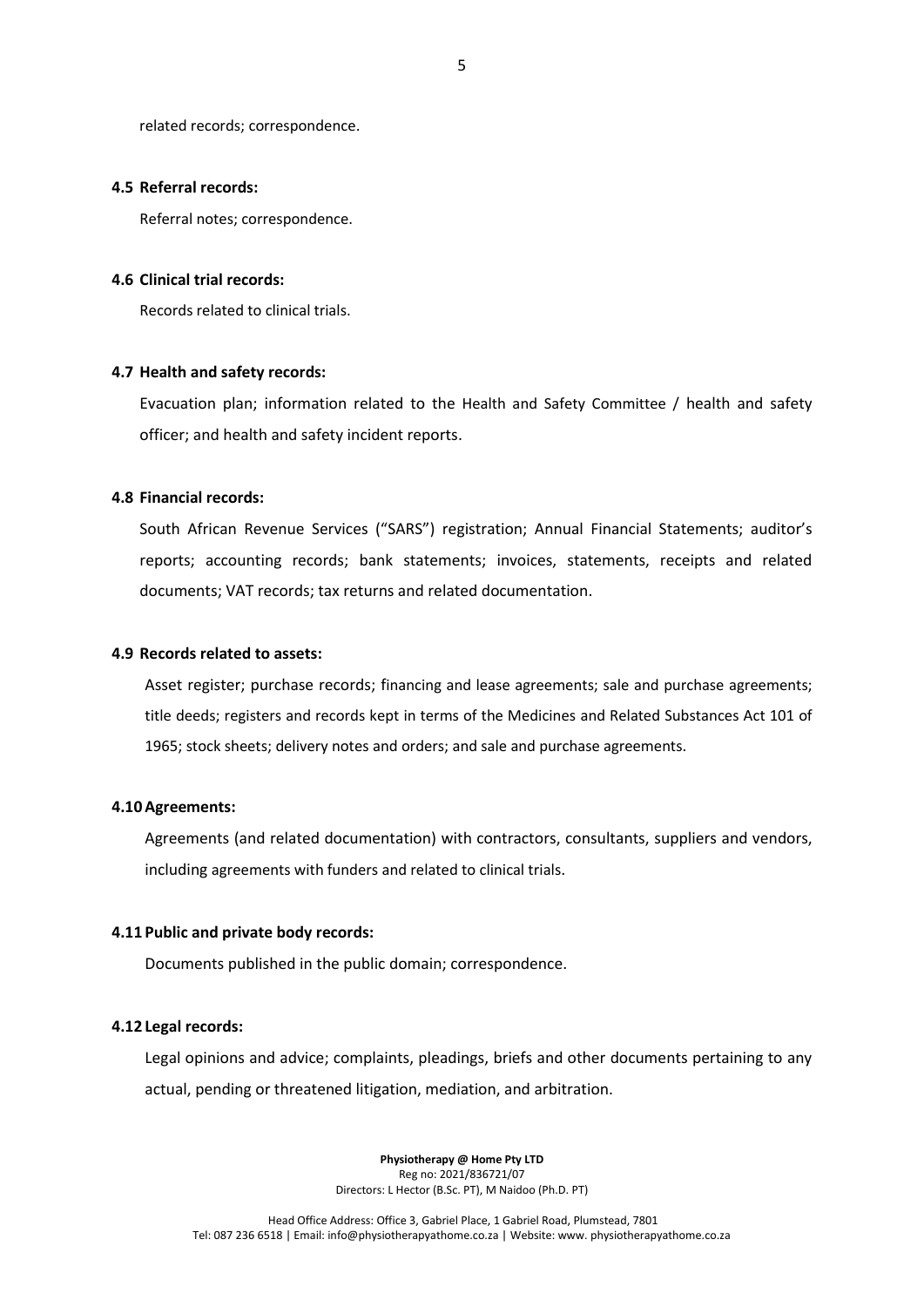## **4.13 Insurance records:**

Insurance policies and related records, including in respect of professional indemnity cover; claims records.

## <span id="page-5-0"></span>**5. INFORMATION AVAILABLE IN TERMS OF OTHER LEGISLATION**

The practice as may be required in terms of the following legislation subject to the specific protection offered by these laws:

- 1. Basic Conditions of Employment Act 75 of 1997;
- 2. Children's Act 38 of 2005;
- 3. Companies Act 71 of 2008;
- 4. Compensation for Occupational Injuries and Diseases Act 130 of 1993;
- 5. Consumer Protection Act 68 of 2008;
- 6. Disaster Management Act 57 of 2002;
- 7. Electronic Communications and Transactions Act 25 of 2002;
- 8. Employment Equity Act 55 of 1998;
- 9. Health Professions Act 56 of 1974;
- 10. Income Tax Act 58 of 1962;
- 11. Labour Relations Act 66 of 1995;
- 12. Medical Schemes Act 131 of 1998;
- 13. Medicines and Related Substances Act 101 of 1965;
- 14. National Health Act 61 of 2003;
- 15. Occupational Health and Safety Act 85 of 1993;
- 16. Promotion of Access to Information Act 2 of 2000;
- 17. Protection of Personal Information Act 4 of 2013;
- 18. Road Accident Fund Act 56 of 1996;
- 19. Skills Development Levies Act 9 of 1999;
- 20. Skills Development Act 97 of 1998;
- 21. Unemployment Contributions Act 4 of 2002;
- 22. Unemployment Insurance Act 63 of 2001; and

**Physiotherapy @ Home Pty LTD** Reg no: 2021/836721/07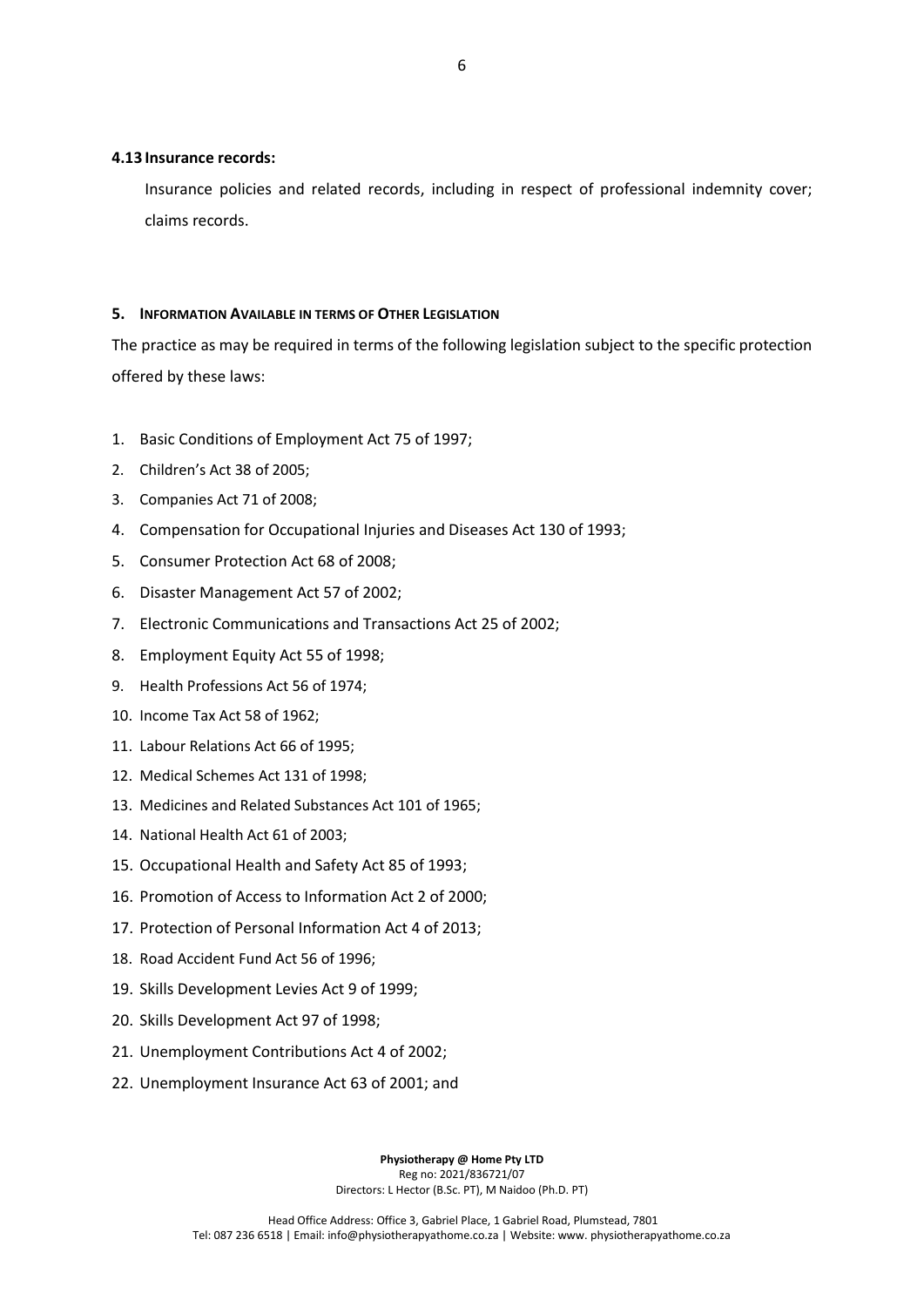## 23. Value Added Tax Act 89 of 1991.

#### <span id="page-6-0"></span>**6. RECORDS AUTOMATICALLY AVAILABLE**

No notice has been submitted by the practice to the Minister of Justice and Correctional Services regarding the categories of records, which are available without a person having to request access in terms of Section 52(2) of PAIA. However, the information on the website of the practice is automatically available without having to request access in terms of PAIA. Access and usage of the information on the website are subject to the Website Terms and Conditions as well as the Privacy Statement of the practice.

r

#### <span id="page-6-1"></span>**7. PURPOSE OF PROCESSING PERSONAL INFORMATION**

The practice processes personal information of data subjects for the following purposes:

- 1. to conduct and manage the practice in accordance with the law, including the administration of the practice and claiming and collecting payment for services rendered;
- 2. for treatment and care of patients, including referrals to other practitioners and reporting to referring practitioners;
- 3. for communication purposes;
- 4. for the maintenance of practice records and patients' medical records;
- 5. for employment and related matters of employees and other practitioners;
- 6. for reporting to persons and bodies as required and authorised in terms of the law or by the data subjects;
- 7. for historical, statistical and research purposes;
- 8. for clinical trials;
- 9. for proof;
- 10. for enforcement of the practice's rights; and/or
- 11. for any other lawful purpose related to the activities of a private physiotherapy practice.

#### <span id="page-6-2"></span>**8. DATA SUBJECTS, THEIR PERSONAL INFORMATION AND POTENTIAL RECIPIENTS OF THIS INFORMATION**

The practice holds the categories of records and personal information in respect of the categories of data subjects specified below. The potential recipients of the personal information processed by the practice are also specified. Information and records are only disclosed as may be necessary in the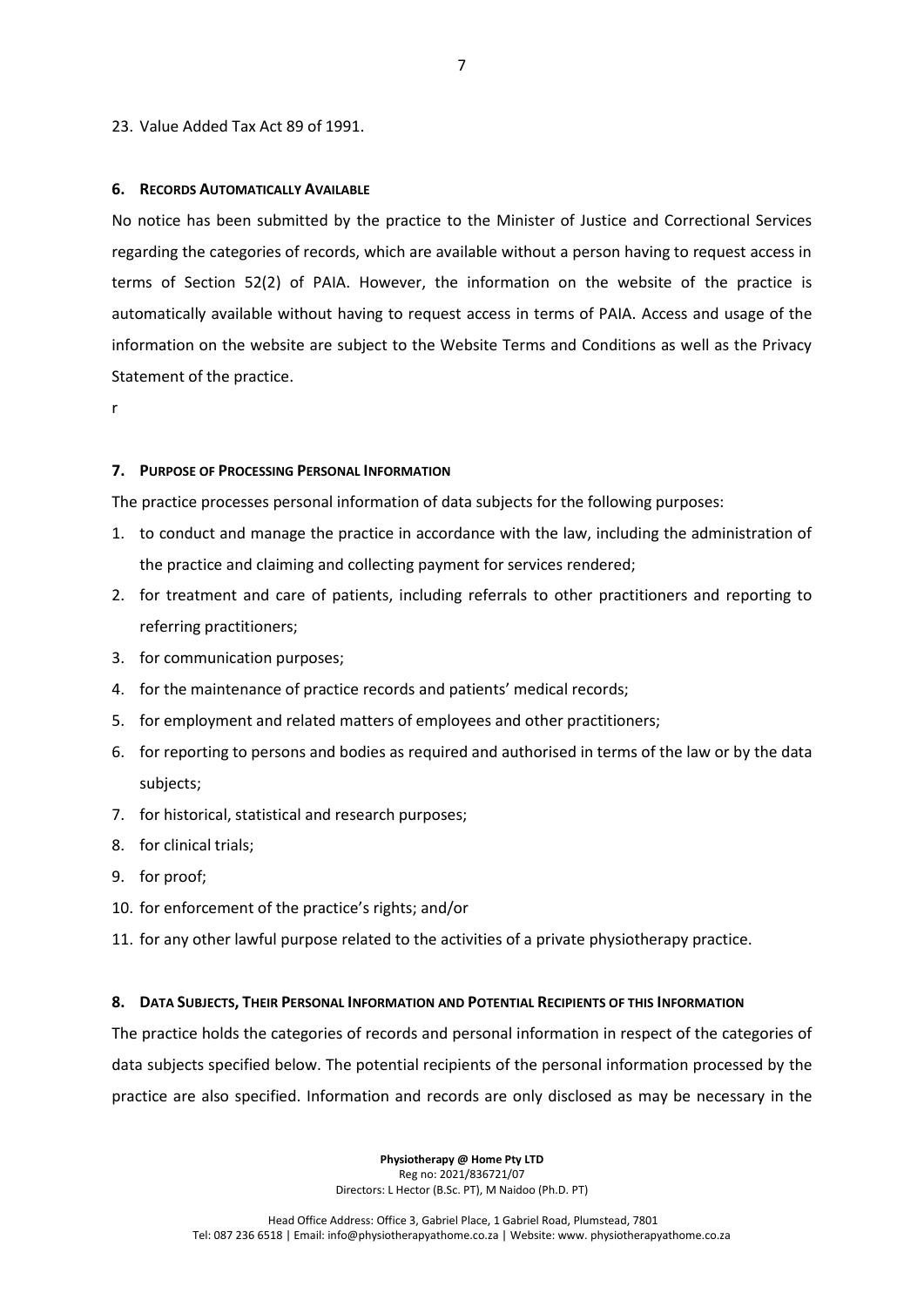circumstances and authorised in terms of the law or otherwise with the consent of the relevant data subjects.

# **8.1 Practitioners and Employees**

## *Categories of personal information:*

Names and surnames; Curriculum Vitae ("CVs"); contact details; identity numbers / dates of birth; race; gender; nationality; qualifications; registered professions and category of registration; statutory council registration numbers; employment history and related information; position and job description; bank details; relevant health information; relevant information on criminal behaviour; complaint and disciplinary-related information; records created in the performance of their duties; tax numbers and related tax information; leave records; remuneration; employment benefits; absenteeism information; vetting reports; references; opinions; next-of-kin details; health and safetyrelated incidents; COVID-19-related information; correspondence.

## *Potential Recipients:*

Practice owners; SARS; relevant statutory and other public bodies (e.g. Department of Employment and Labour); the Board of Healthcare Funders of SA ("BHF"); Companies and Intellectual Property Commission ("CIPC"); funders; contractors and suppliers; patients; bodies performing peer review and clinical practice audits; banks; professional societies; vetting agencies; hospitals; members of the public; legal and professional advisers; auditors; executors of estates; purchaser of practice.

## **8.2 Job Applicants**

## *Categories of personal information:*

Names and surnames; Curriculum Vitae (CVs); contact details; identity numbers / dates of birth; race; gender; nationality; qualifications; registered professions and category of registration; statutory council registration numbers; employment history and related information; relevant health information; relevant information on criminal behaviour; vetting reports; interview notes; references; COVID-19-related information; correspondence.

## *Potential Recipients:*

Practice owners and relevant other employees; vetting agencies; legal and professional advisers; auditors; purchaser of practice.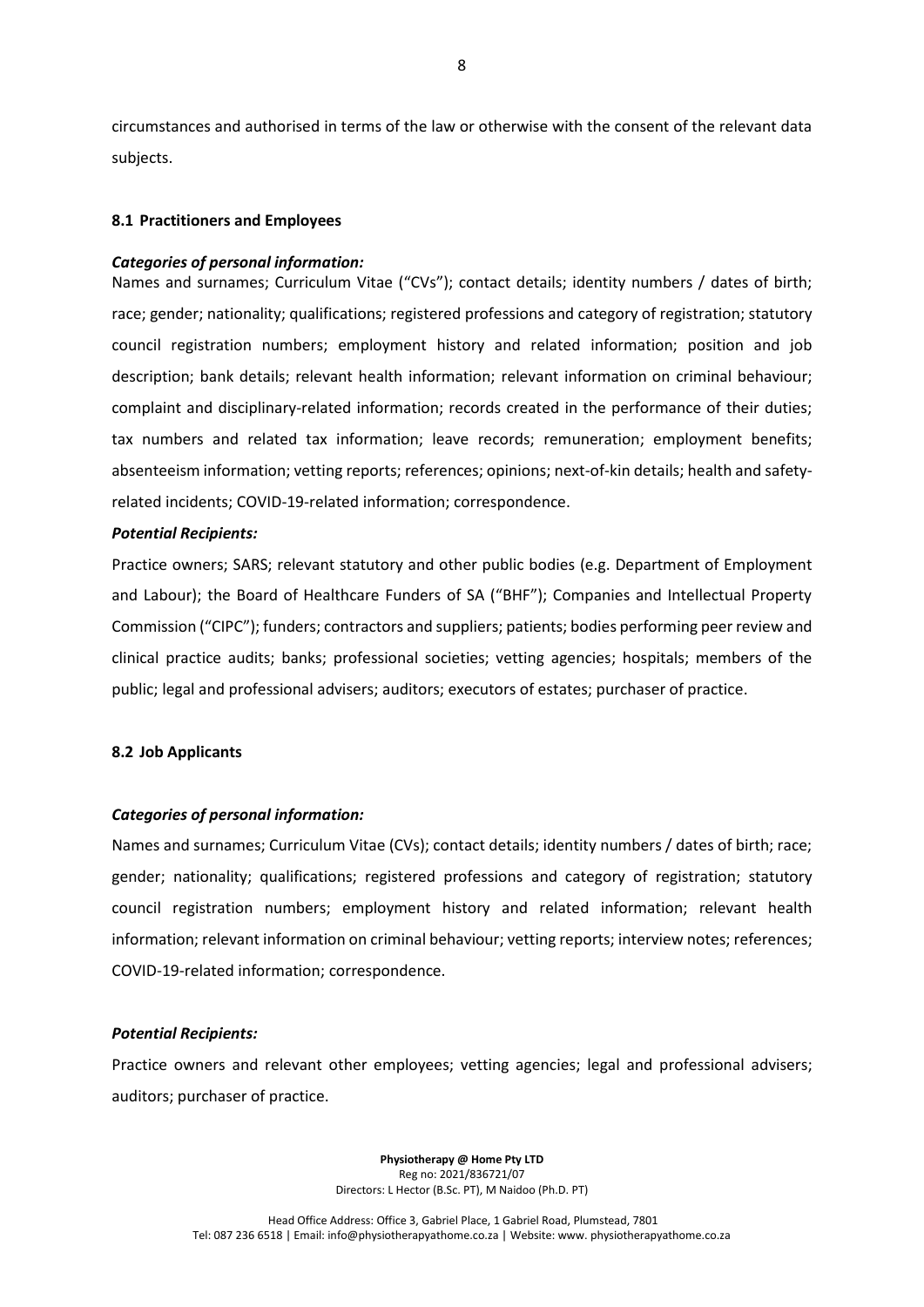#### **8.3 Patients**

#### *Categories of personal information:*

Names and surnames; contact details; identity numbers / dates of birth; race; gender; employers and their contact details; medical history; health information, including diagnoses, procedures performed and special investigation reports (e.g. radiology reports, pathology results, etc.); COVID-19-related information; referral notes; complaint-related information; compliments; clinical trial information; opinions; next-of-kin details; correspondence.

#### *Potential Recipients:*

Relevant statutory and other public bodies (e.g. the Compensation Commissioner of Occupational Injuries and Diseases, the Road Accident Fund); funders (e.g. medical schemes); bodies performing peer review and clinical practice audits; hospitals; legal and professional advisers; auditors; executors of estates; next-of-kin; credit bureaus; debit collectors; purchaser of practice.

**8.4 Referring Practitioners**

#### *Categories of personal information:*

Names and surnames; contact details; practice code numbers; practice-related information; qualifications; registered professions; correspondence.

#### *Potential Recipients:*

Relevant statutory and other public bodies; funders; bodies performing peer review; hospitals; auditors; purchaser of practice.

## **8.5 Hospitals / Health Care Facilities**

#### *Categories of personal information:*

Names; contact details; relevant staff / office bearer details; website addresses; correspondence; market information; group structures; hospital/facility privilege-related information.

*Potential Recipients:*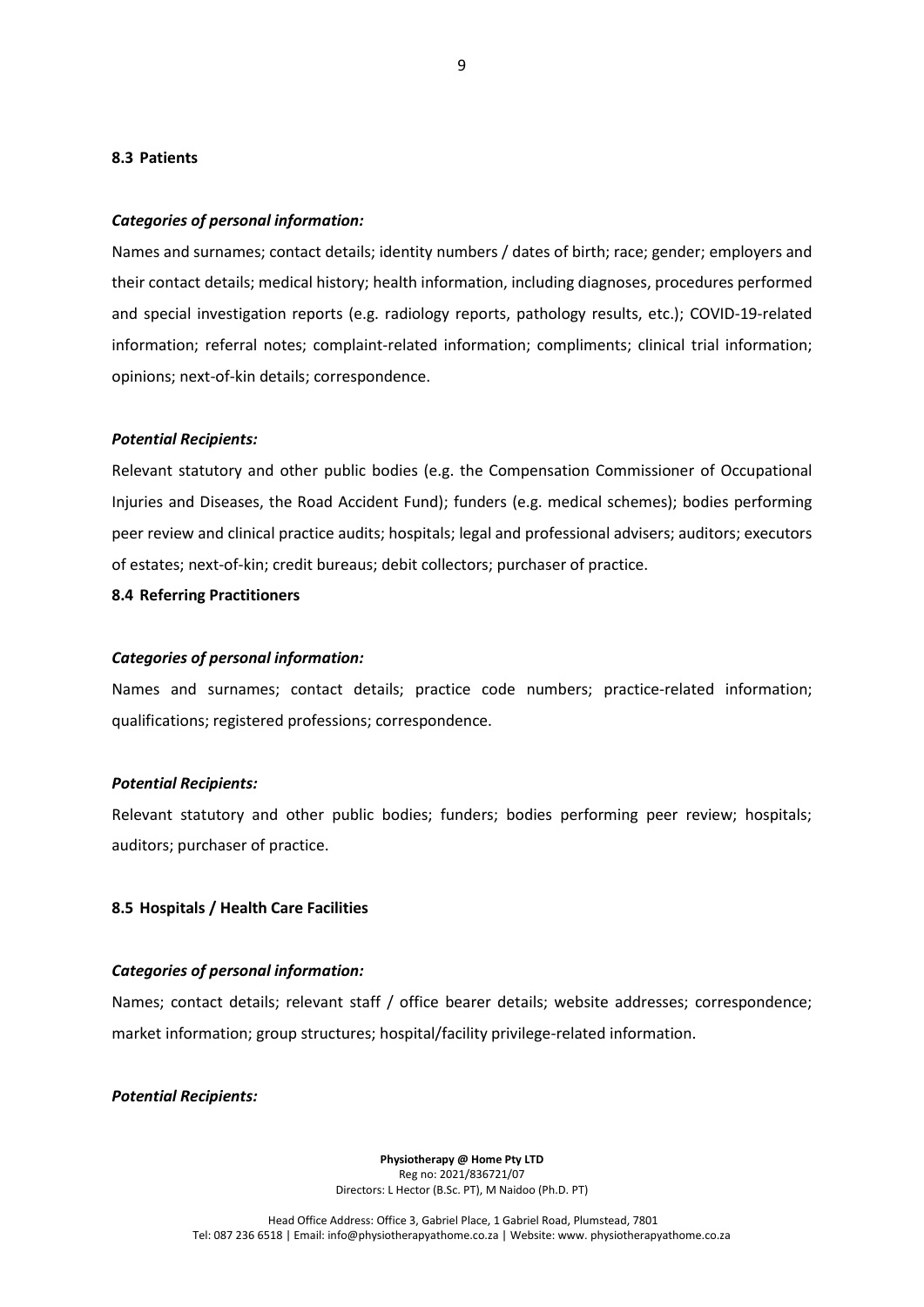Auditors; legal and professional advisers; funders; purchaser of practice.

# **8.6 Contractors, Vendors and Suppliers**

# *Categories of personal information:*

Names and surnames; organisation names and details; relevant staff / office bearer details; contact details; website addresses; opinions; correspondence; COVID-19-related information; market information; price structures; financial arrangements; bank details; VAT numbers; Broad-Based Black Economic Empowerment (BBBEE) related information.

# *Potential Recipients:*

Banks; auditors; legal and professional advisers; funders; purchaser of practice.

# **8.7 Insurers**

# *Categories of personal information:*

Names and contact details; premiums; correspondence.

# *Potential Recipients:*

Auditors; legal and professional advisers; relevant public bodies; purchaser of the practice.

# **8.8** *Public and private bodies (e.g. regulators and funders)*

# *Categories of personal information:*

Names; contact details; office bearers; fee / benefit structures; rules; information published in public domain; payment-related information (e.g. remittances, statements); correspondence.

# *Potential Recipients:*

Legal and professional advisers; patients; debt collectors; auditors; public; employees; purchaser of the practice.

# <span id="page-9-0"></span>**9. PLANNED TRANSBORDER FLOWS OF PERSONAL INFORMATION**

The practice stores electronic information, including personal information of data subjects, in the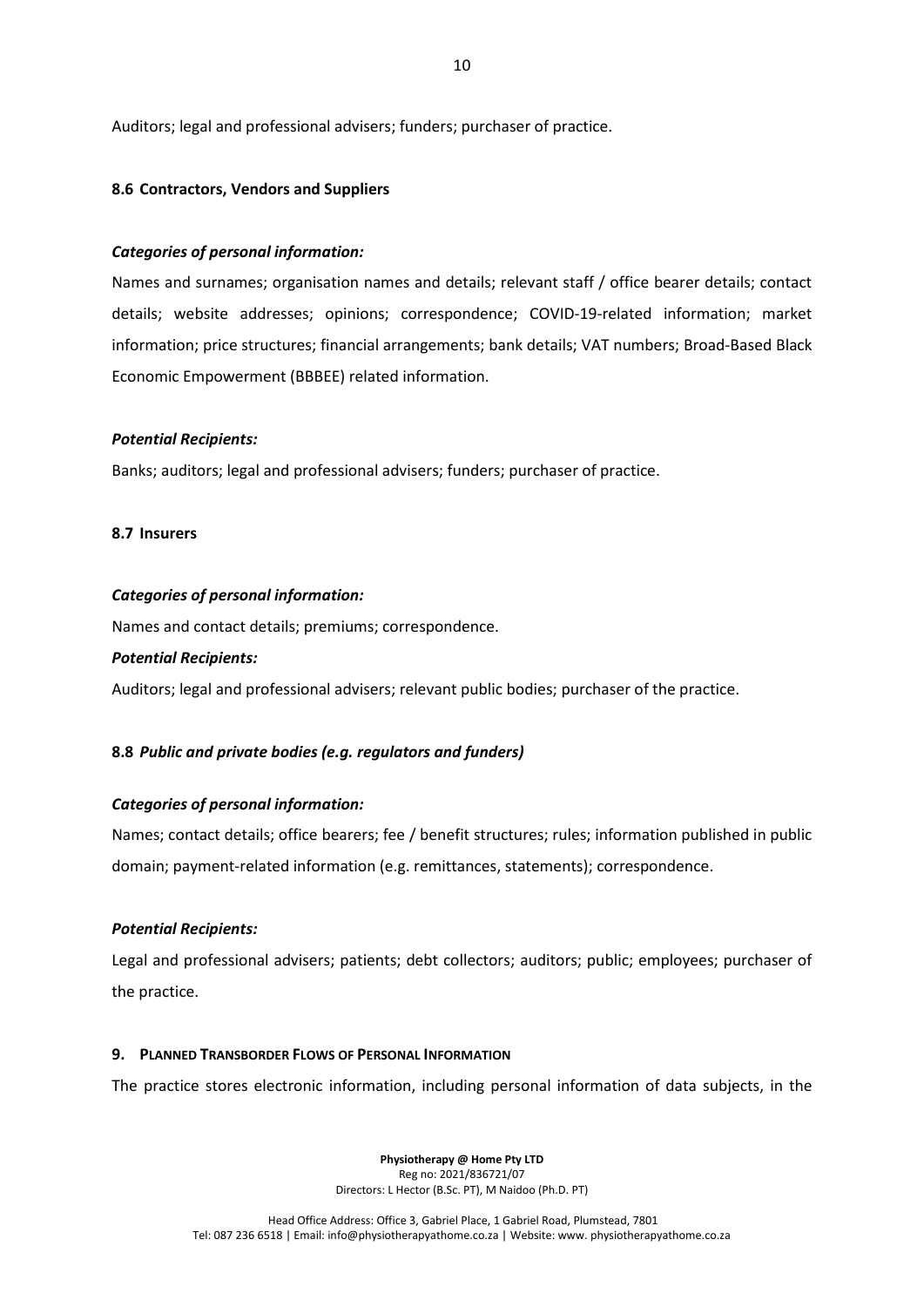'cloud', the servers of which may be located outside of the borders of the Republic of South Africa. Due care is taken in the selection of appropriate cloud service providers to ensure compliance with the law and protect the privacy of data subjects. The practice is not planning to send any other personal information about any data subject to any other third party in a foreign country. Should this be required, relevant data subject consent will be obtained, where required, and transfers of such information will occur in accordance with the requirements of the law.

#### <span id="page-10-0"></span>**10. SECURITY MEASURES TO PROTECT PERSONAL INFORMATION**

The practice is committed to ensuring the security of the personal information in its possession or under its control in order to protect it from unauthorised processing and access as well as loss, damage or unauthorised destruction. It continually reviews and updates its information protection measures to ensure the security, integrity and confidentiality of this information in accordance with industry best practices. The measures it adopts to ensure the security of personal information, includes technical and organisational measures and internal policies to prevent unauthorised access, loss or use of personal information, for example, the physical securing of the offices where information is held; locking of cabinets with physical records; password control to access electronic records, which passwords are regularly updated; server access control; and off-site data back-ups. In addition, only those practitioners and employees that require access to the information to treat patients and discharge their functions are permitted access to the relevant information and only if they have concluded agreements with or provided undertakings to the practice requiring them to implement appropriate security measures and to maintain the confidentiality of the information. Contractors are required to adhere to the strict policies and processes implemented by the practice and are subject to sanctions for any security breach. All security breaches are taken seriously and are addressed in accordance with the law.

## <span id="page-10-1"></span>**11. PROCEDURE TO OBTAIN ACCESS TO RECORDS OR INFORMATION**

The fact that information and records are held by the practice as listed in this Manual should not be construed as conferring upon any requester any right to that information or record. PAIA grants a requester access to records of a private body, if the record is required for the exercise or protection of any right. If a public body lodges a request, the public body must be acting in the public interest. Access to records and information is not automatic. Any person, who would like to request access to any of the above records or information, is required to complete a request form, which is attached to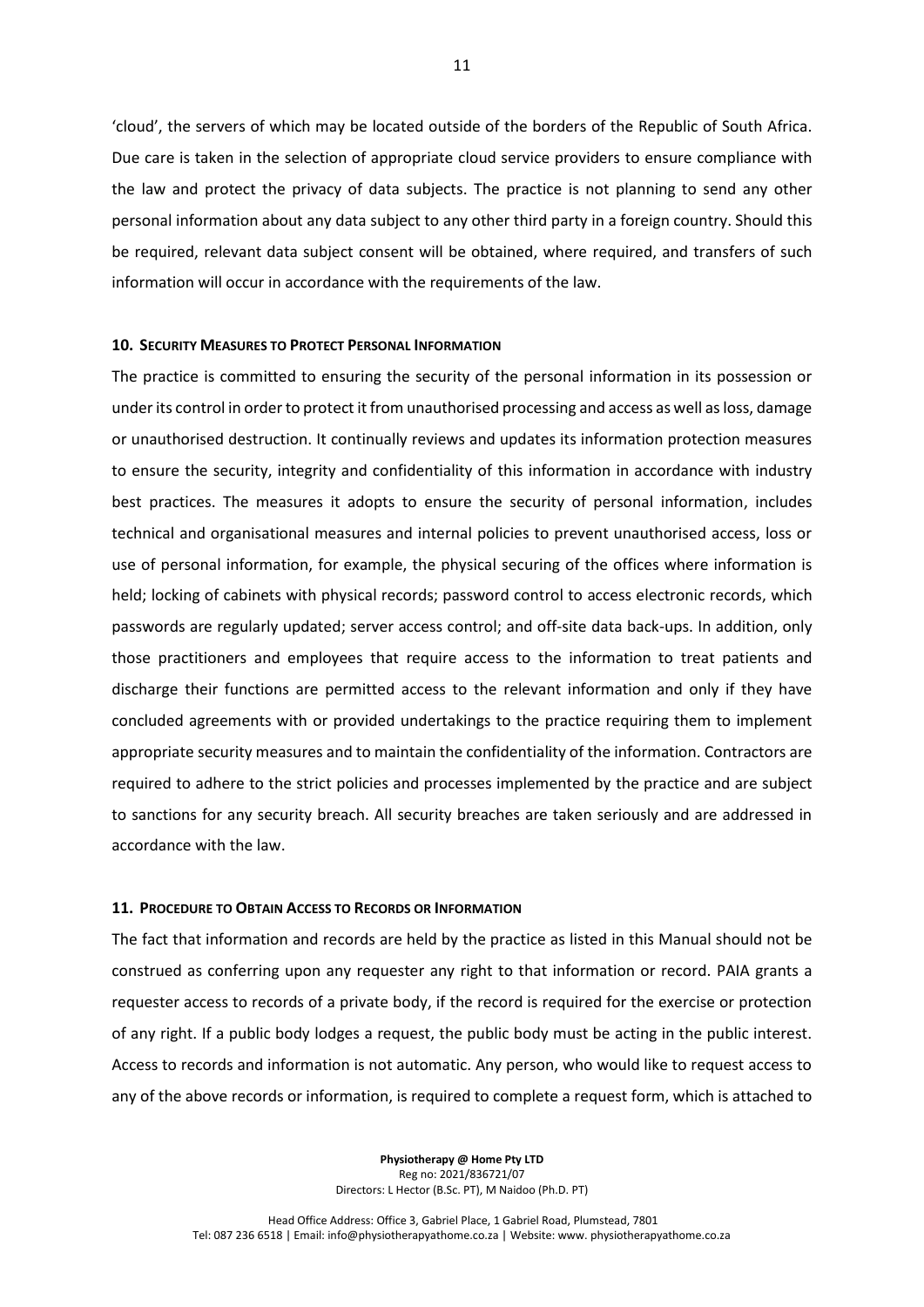this Manual as **Annexure A**, and pay the prescribed fees as referenced below. The request form is also available from -

- the Information Officer of the practice at the contact details stipulated above; and
- the Information Regulator at the contact details stipulated above.

The requester must provide sufficient detail on the request form to enable the Information Officer to identify the record and the requester. The requester must identify the right he/she is seeking to exercise or protect and explain why the record requested is required for the exercise or protection of that right. If a request is made on behalf of another person, the requester must submit proof of the capacity in which the request is made to the satisfaction of the Information Officer. Access to the requested records or information or parts of the records or information may be refused in terms of the law. Requesters will be advised of the outcome of their requests.

# <span id="page-11-0"></span>**12. FEES PAYABLE TO OBTAIN THE REQUESTED RECORDS OR INFORMATION**

The fees for requesting and accessing information and records held by the practice are prescribed in terms of PAIA. The fees payable, which may be amended from time to time in accordance with notices published in the Government Gazette, are attached hereto as **Annexure B**. Details of the fees payable and any change to such fees may be obtained from the Information Officer. The fees are also available on the website of the Information Regulator. A requester may be required to pay the fees prescribed for searching and compiling the information, which has been requested, including copying charges.

## <span id="page-11-1"></span>**13. AVAILABILITY OF THIS MANUAL**

A copy of this Manual is available for inspection, free of charge, at the practice and on its website. A copy of the Manual may also be requested from the Information Officer against payment of the appropriate fee, which may be obtained from the Information Officer.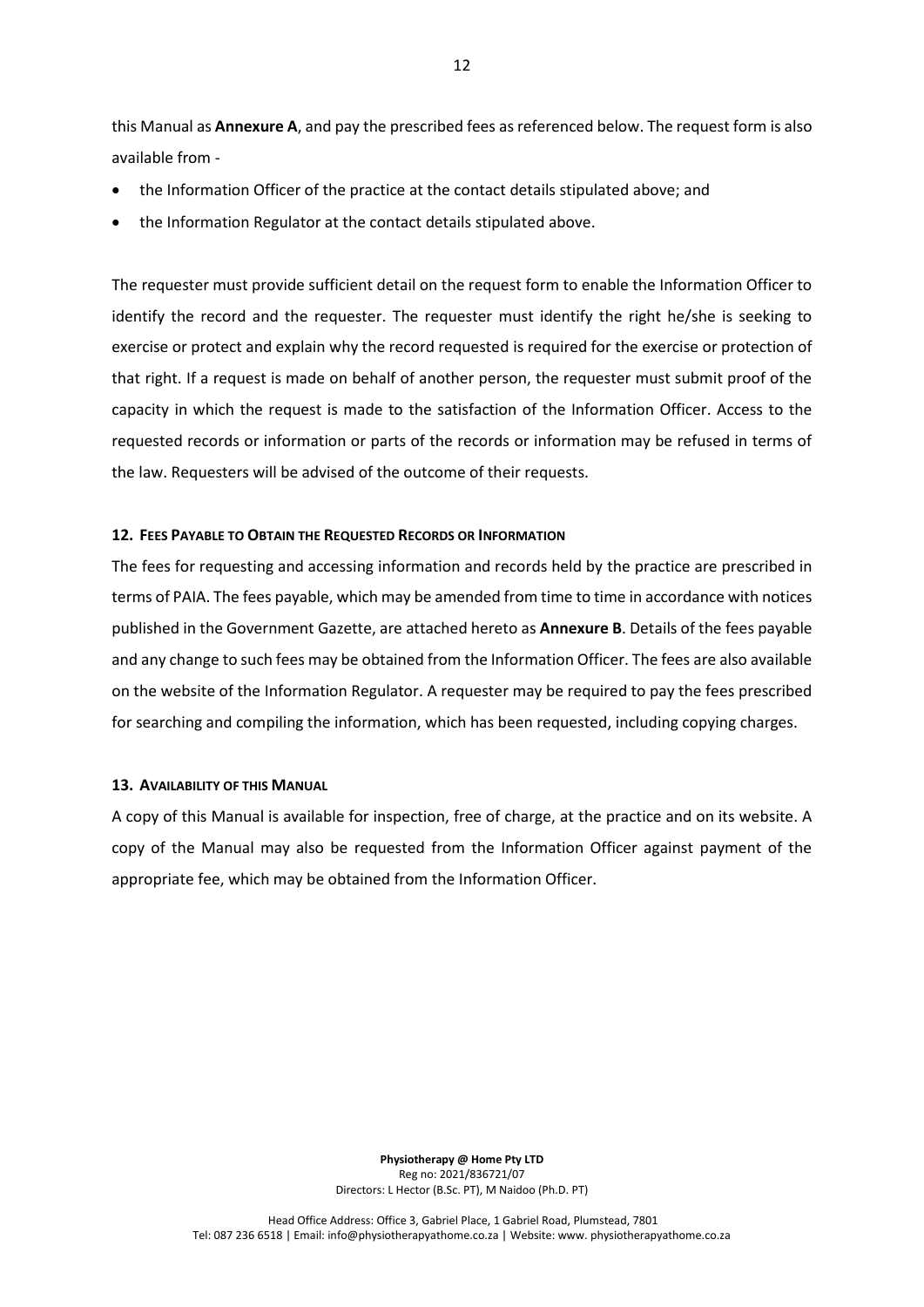# **ANNEXURE A: INFORMATION AND RECORD REQUEST FORM**

<span id="page-12-0"></span>

[https://www.justice.gov.za/forms/paia/J752\\_paia\\_Form%20C.pdf](https://www.justice.gov.za/forms/paia/J752_paia_Form%20C.pdf)